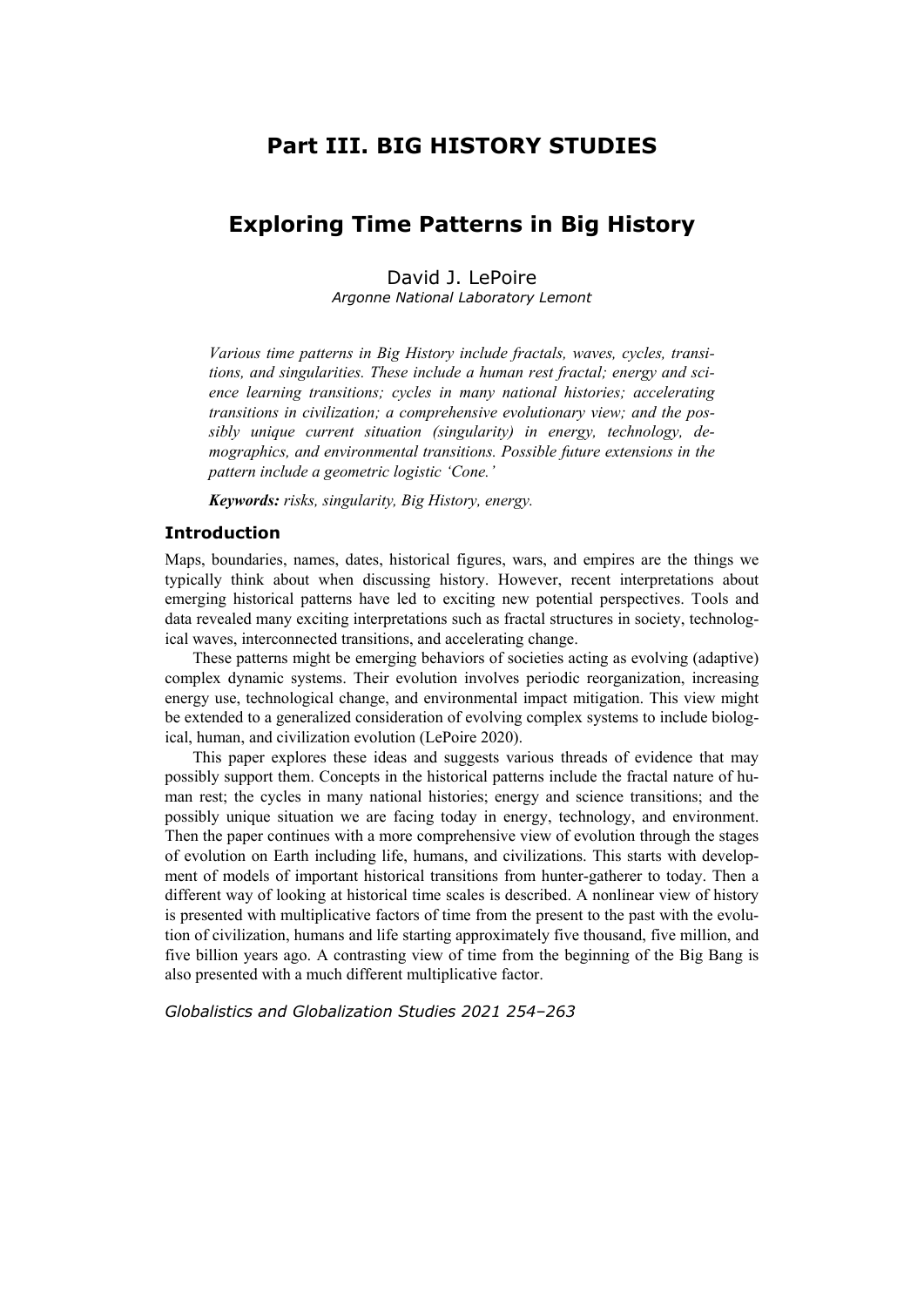## **Fractal Pattern: Human Scales**

Every day many of us engage in about eight hours of official work, eight hours of personal and family time, and then sleep for the remaining eight hours. What changes within a day? Usually not much, but there are two distinct change processes that accumulate and require us to adjust. The first is the very natural aging we all go through – our bodies change along with our relationships and roles in the family and at work. The other process is technological change in areas such as communications, transportation, and entertainment. Often, as we progress through life, the changes are difficult to distinguish. For example, did I get that new assignment because I was now more experienced and mature or was it opened up through new technology that I just recently learned?

Rest is a way to address the stresses of change by recycling and maintaining resources such as muscles, memory, and thoughts. This sequence of human rest periods is roughly one day, seven days, 42 days, one year, seven years, and 50 years. Each subsequent period is about seven times longer than the previous. The fraction of time spent resting starts at 33 per cent but then drops to about six percent for longer periods. The reason for the factor of seven and the six percent fraction of time are not known. This does relate to the fractal formed of gears surrounding a gear of the same size, where each gear is composed of seven smaller ones. The fraction of space of a larger gear not taken up by the seven smaller gears is about 22 per cent between the 33 per cent and 6 per cent. These are like the gears of clock that turn the fundamental ticking into the slower movements of the hands of a clock. A summary of the period durations and percentage of rest is in the following Table 1.

| Period                    | <b>Rest</b><br>Percentage | <b>Basis</b>                                           |
|---------------------------|---------------------------|--------------------------------------------------------|
| Day                       | $33\%$                    | 8 hours sleep/ 24 hour day                             |
| Week                      | $15\%$                    | 1 day of rest per 7 days of official and personal work |
| Super Month (7 weeks)     | $10\%$                    | 1 four day weekend holiday per 6 weeks (Federal av-    |
|                           |                           | erage)                                                 |
| Year                      | $6\%$                     | 3 weeks' vacation per year                             |
| Mid-life change (7 years) | $5\%$                     | Structural unemployment rate between jobs              |
| Life/generation           | $25\%$                    | Current U.S. retirement of 20 years (1980-s average    |
| $(50 \text{ years})$      | $(6\%)$                   | retirement fraction in developing countries)           |
| System test (350 years)   | $10\%$                    | 1914–1945; Thirty Years' War                           |

**Table 1.** The period durations and percentage of rest

However, what can be said about timescales longer than a human lifespan? About 350 years prior to that, between 1618 and 1648 was the Thirty Years' War where religious strife in Europe saw multiple national civil wars and atrocities in parts of Germany. Prior to that was the Mongol Horde, followed by the Black Death (1349), Viking invasions (865), and the Plague of Justinian (541). A thirty-year transition (definitely not restful but instead a time to question assumptions) would be about ten per cent of the full duration.

## **Waves: Technologies and Ideas**

The next two sections explore dynamics within more abstract technological and idea patterns and then at increasingly larger geographical scales, such as the U.S., Russia and China.

Larger more abstract ideas may show indications of long-term (Marchetti 1980). Technologies, energy, economics, and worldviews (religions) are compared to discover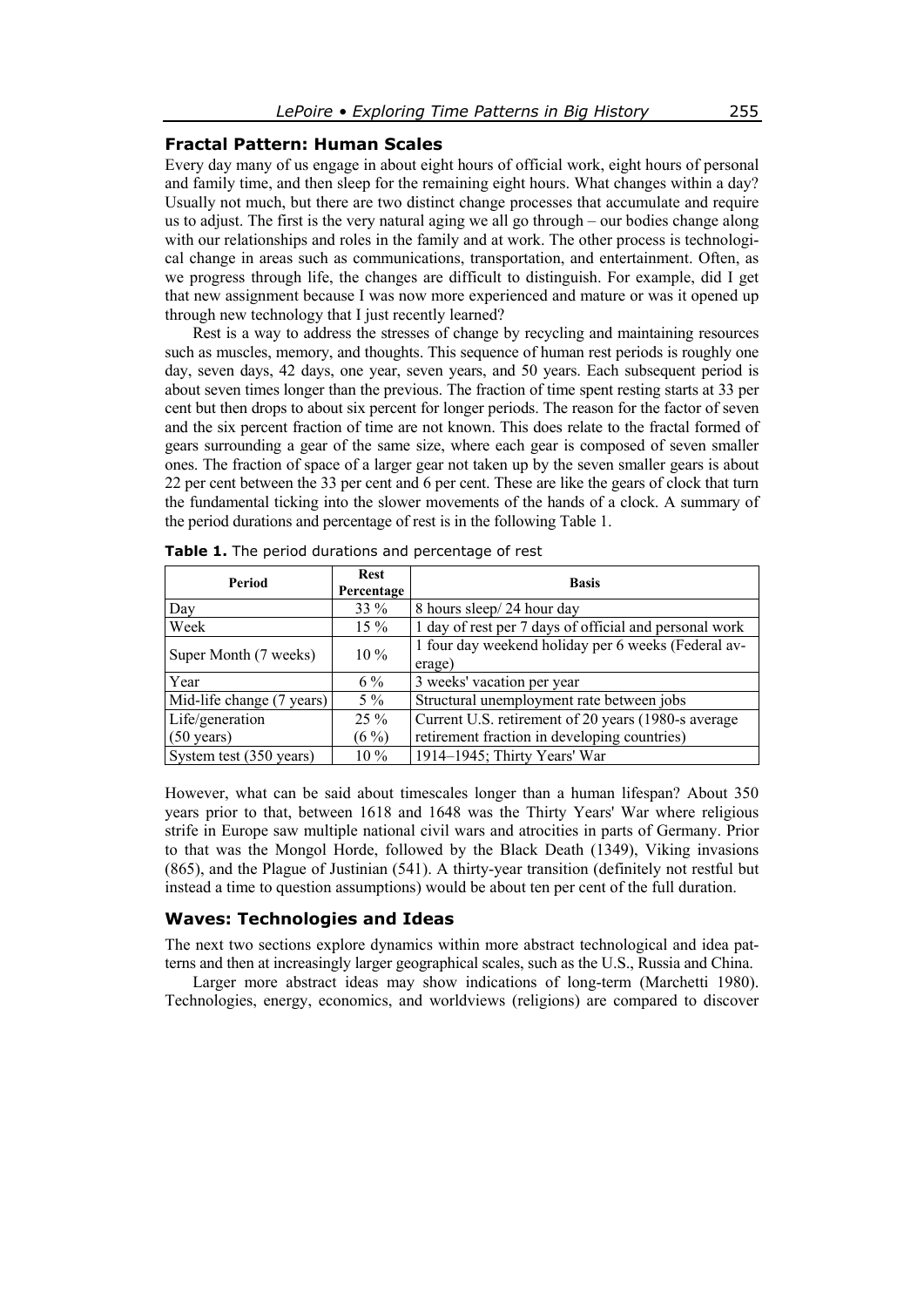patterns. About every 100 years since the scientific revolution, both the technological basis and the global center of political leadership have shifted (LePoire 2010b). These transition waves help set the context of social dynamics (demographic, democratic, and developmental transitions) analogous to surfing ocean waves (LePoire 2009).

### *Energy*

Since the ability to capture and effectively use energy drives change in ecosystems, human communities, and civilizations, the historical dynamics of energy use might indicate approaches to further understanding (Smil 1994, 2010). For example, the major event of humans gaining control of fire created significant possibilities to increase energy flow from a non-food resource.

Energy use changed over history in both the type and amount of primary fuel consumed. Besides using muscle and domesticated animals, humans have used various primary energy fuels such as wood, wind, water, coal, oil, and nuclear power to support transitions to more complex levels. These transitions included the complex organization for hunting and gathering tribes, agricultural villages, civilized states, trading networks, and industrialization.

The increase in energy usage over this period is illuminating: a human's intake of 2,500 calories per day corresponds or averages to about 100 watts (W) (*i.e.*, about as much energy as a large incandescent lightbulb uses). The average current per capita rate of energy use in the United States stands at 15 kilowatts (kW) of energy (including commercial, industrial, and residential use), or about the energy that 150 people would need.

Wavelike patterns in the world's mix of primary energy sources since 1850 were identified in the mid-1970s. The model accounted for the shifts in primary energy use from the mid-1800s when wood was primarily used, through the late 1800s, when coal use climbed, through the early part of the twentieth century, where oil became predominant and uses of natural gas and nuclear power rose. The actual use of primary energy sources during this period has shown deviations from these predictions, in that the relative fractions of the primary energy sources were stable since 1980. During this period, total energy demand rose substantially, but the contributions from each primary energy source kept pace. An extended substitution model including efficiency explained these deviations (LePoire 2004).

#### *Transitions of Western Leadership*

One of the strangest twists in history was the emergence of the industrial revolution in Europe instead of China, which had led technically and economically for centuries. A recent analysis by Jack Goldstone (2009) recognized a series of factors that were different in the European experience.

The variety of sizes of countries in Europe allowed nations to experiment with government and economic forms. Some organizational innovations led to continued growth in trade and naval power to protect it. The sequence started with the explorations of Portugal, motivated by the loss of Constantinople in 1453 to find alternative routes to the profitable Eastern spice routes. However, they were not able to connect to a sustainable economic system.

Instead, the Netherlands fought to gain independence from Spain in the late 1500s. The Dutch were able to combine trade in bulk goods, such as timber and herring, with naval power and innovations (in shipping, commerce, and capital) to reach its 'Golden Age' in the seventeenth century (about 1585–1685). This started a sequence of leading countries in the West, which was followed by England (after the Anglo-Dutch trade wars) and then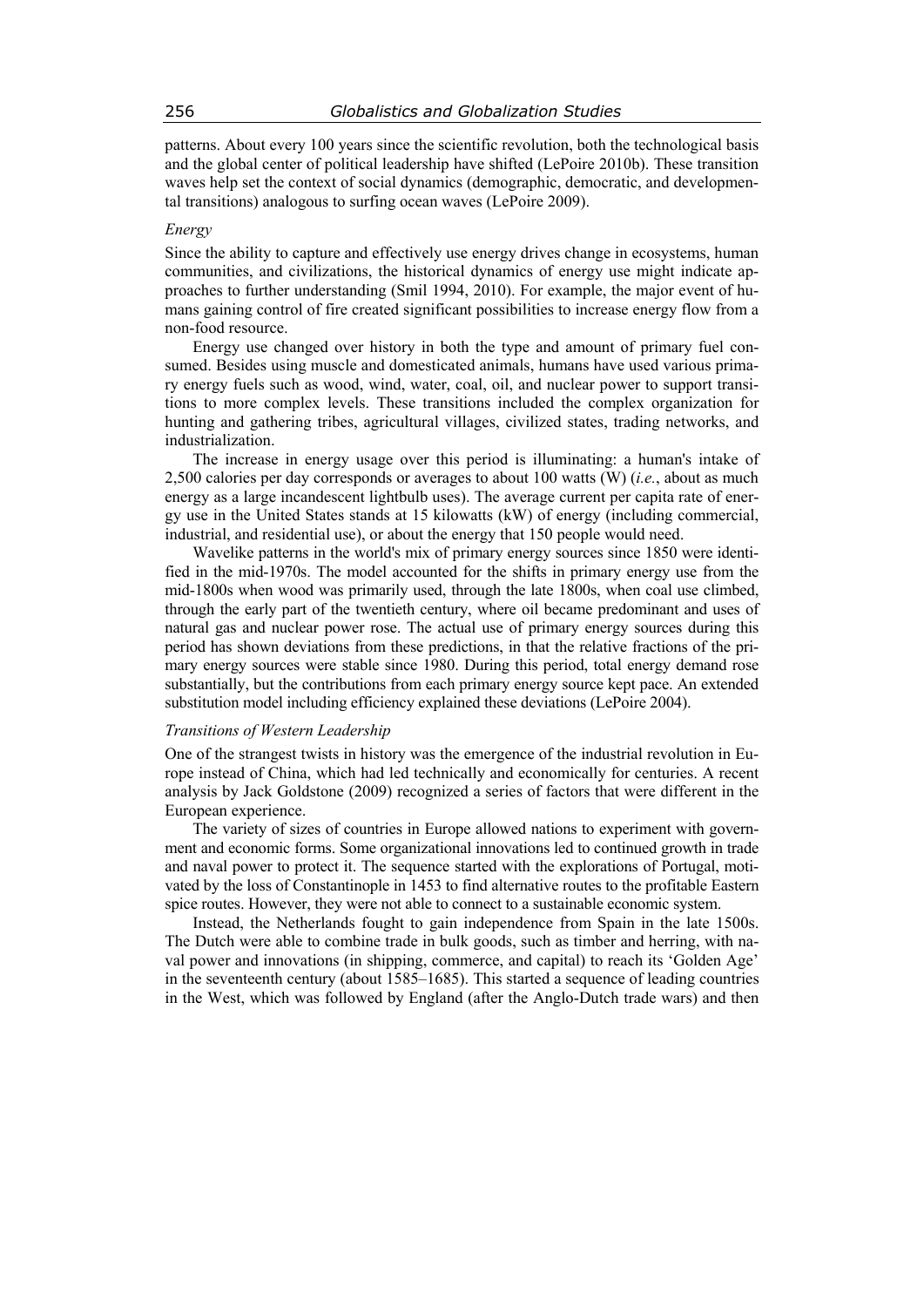the United States after the World Wars. This leadership sequence, with transitions about every 100 years, moved to ever-larger populations, perhaps because larger states have the flexibility to develop more complex organizational processes and adapt to new technology (LePoire 2010b).

This pattern suggests that the succeeding leader has an initial population that is about twice the population of the preceding leader at the transition. If this pattern continues, a transition of leadership to a country of one billion would be expected followed by a transition about a century later to encompass the global population.

## *Exploring Worldview Historical Transitions*

Are there patterns such as cycles in major worldviews or religions? There are three aspects to explore: 1) the wavelike behavior of historical growth in one religion (*e.g.*, rates of sainthood and cathedral construction) (Marchetti 1980); 2) the sequence of events that lead to a fracturing of a religion (*e.g.*, the reformation); and 3) the interaction of two major religions leading to cyclical shifts in leadership (*e.g.*, Islam and Christianity).

Many complex systems exhibit patterns such as splitting (bifurcation) as the system progresses. An analogy might be a glass window a single crack that later expands and splits untie the full pane shatters. The Protestant Reformation was a major split in the Christian religion. However, this was a culminating event of a long pattern of splitting since Roman Emperor Constantine accepted tolerance of the Catholic Church in 313. The rate of major divisions in the Catholic Church started about 750 years after this unification, but proceeded then at an ever-increasing pace with each division occurring in about half the time.

A sequence of five further divisive events ended with devastating Thirty Years' War over religious rights. These divisive events include the East-West Schism between the Roman Catholic and Eastern Orthodox split in 1054; the Western Schism in 1378 when differences between religious and secular authority resulted in two separate claims of the papacy; Luther's Reformation (1517); the Dutch independence from Spain (1609), and the Thirty Years' War which ended in 1648. The splits in the church seemed to accelerate with almost a doubling of time between the splits: 750, 324, 139, 92, and 39 years.

#### *Fundamental Physics Discoveries*

Does science develop faster as more is known? Or are scientific fields developed slowly at first as definitions are determined, then at a relatively constant rate with well-defined issues, and then again at a slower pace as the remaining issues require resolution under greater consistency constraints? A set of data that might help address these questions is the source for much of the technological advance, fundamental physics (see Fig. 1) (LePoire 2005).

Symmetry of the curve would have three stages beyond (HEP, string physics, and another yet unidentified stage) the center stage to match the three stages before the center stage. The transition width, *i.e.* the duration to go from 20 per cent complete to 80 per cent complete is 212 years. If the logistic interpretation is continues, the data suggest that string physics is likely to be 50 per cent complete in 2030 and 80 per cent complete in 2090. Another stage might develop after string physics, which, if symmetry holds, would have 20 per cent, 50 per cent, and 80 per cent completion times at 2100, 2180, and 2260.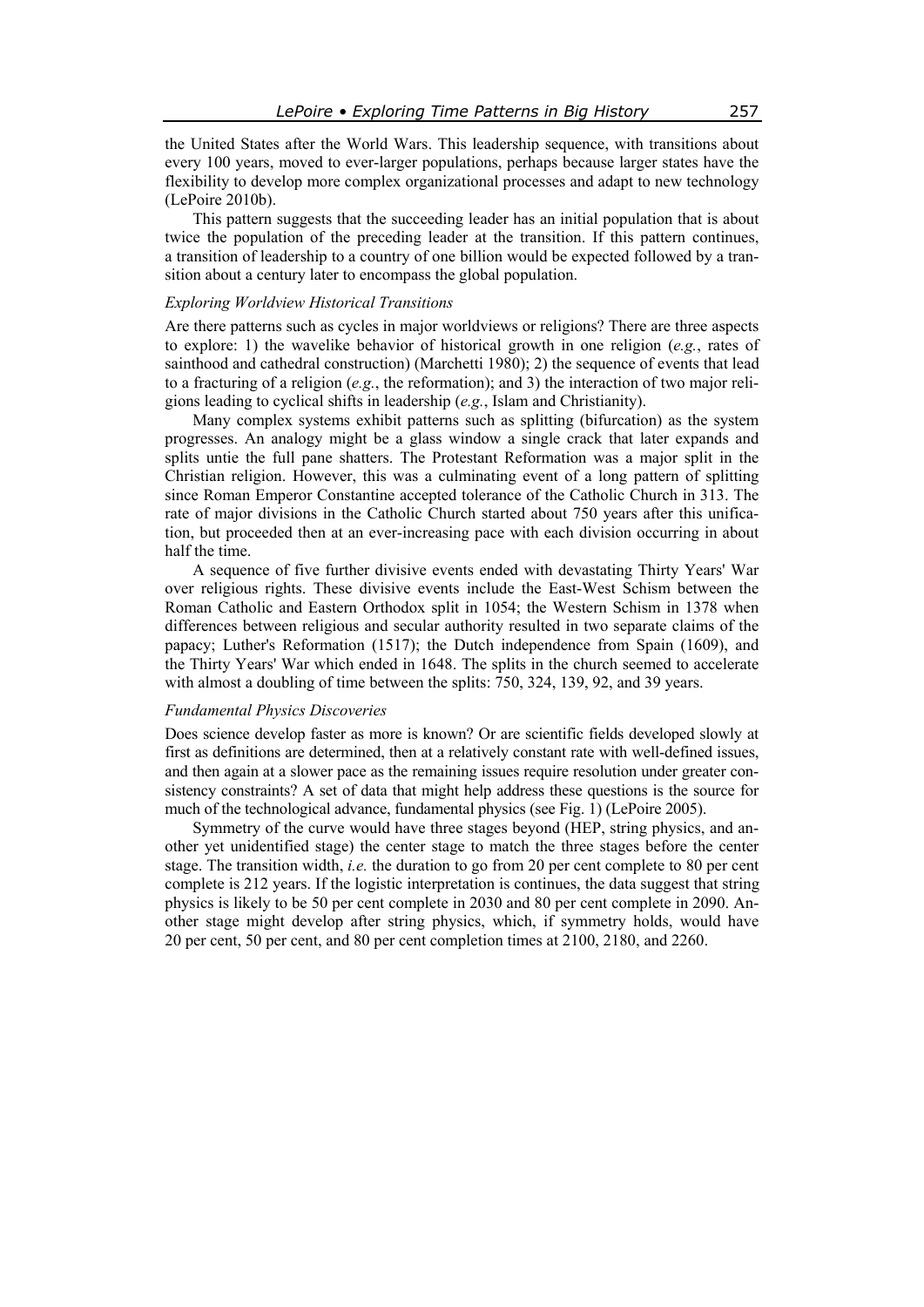

**Fig. 1.** Graph of the characteristic time (20 % to 80 % completion time) versus the year of median (50 %) completion for the 11 subfields. The circles show the groupings of subfields with similar median completion times into stages. Note that the right-most point (string physics) is just an estimate

#### **National Dynamics**

In an earlier section, temporal patterns were identified in the human rest cycles. How does this pattern connect to the scale of a country? Does it extend to longer time periods (Modelski 1987a, 1987b)? To address this, the current oscillations in the U.S. political cycle will be explored and compared to navigating a sailboat tacking against the wind (LePoire 2009). The pattern of eight years of one party's leadership followed by eight years of the other party has proceeded since the end of World War II (76 years) with just one four-year exception (see Fig. 2).

A longer pattern of 72-year periods is then explored based on the sequence of great presidents who addressed large questions in the country's development. This pattern goes back to George Washington with about four full cycles. Then the pattern continues through the western world history with a cycle of about 350 years.

Finally, we search for this longer pattern in Russian and Chinese histories. Each country has its own distinct feature compared to U.S. and the West: Russia seems like a mirror reflection of the U.S. both geographically and historically (LePoire 2008); whereas China has evolved in a rather stable location in contrast to the moving center of Western leadership.

Many have addressed cycles of both political and economic waves, such as Kondratieff Waves. The fundamental cycles seem to occur about every 72 years (about a human lifetime). Each cycle seems to have a crisis event.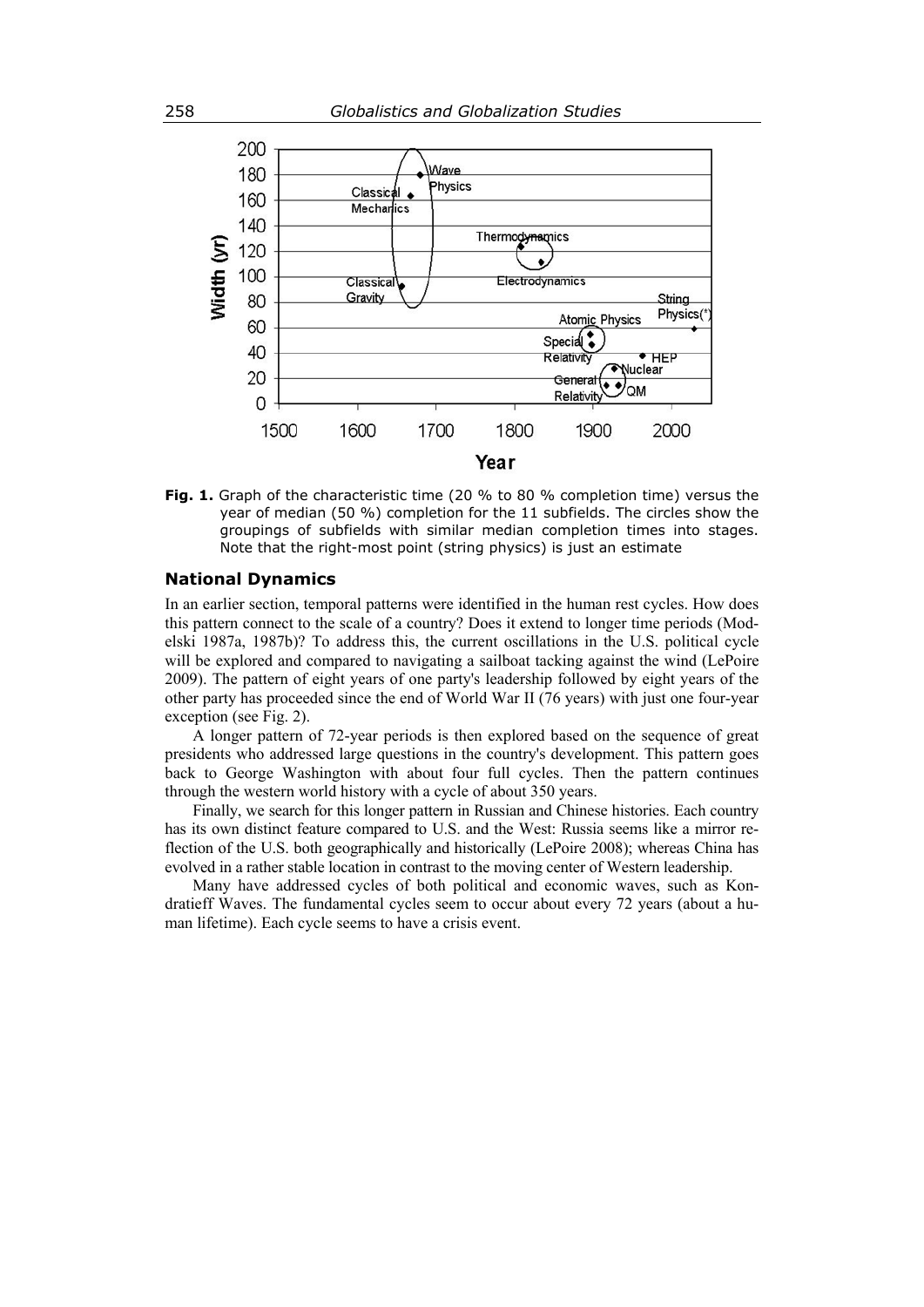

**Fig. 2.** Three cycles with increasingly longer periods. Top: periodic political party cycles with 16 year period ( $D=$  Democratic party,  $R=$  Republican party). Middle: phases of U.S. development separated by important leaders. Bottom: classical Western historical ages

Each of the three countries, the U.S., Russia, and China, has a unique history and geography, which can be compared and contrasted. Russia started on the eastern border of Europe, which came under a series of invasions. The relatively young U.S. started as a European colony to the west, which incorporated many waves of immigrants. China maintained national identity with the longest history of leadership but western influences eventually punctuated the technological and political leadership. However, China seems to be on a course to merge both Eastern and Western aspects to a new leadership position.

This Western European Cycle was compared to dynasties in Russia, and China with periods of about 375 years identified in each (see Fig. 3). Russia and China had two major dynasties within each 375-year period. In Russia, the relative durations of the two dynasties changed with time. In China there seemed to be one major dynasty along with a relatively shorter period of transition, which might include a chaotic state.

### **Historical Major Transitions in Civilization**

Various qualitative models have been suggested for major historical social and technological transitions (Bernstein 2004; Diamond 1997). Many of these transitions still have puzzling aspects such as the early transition from hunter-gatherer to agriculturally based society, which required dramatically increased effort.

Many types of models could be applied to these transitions. First, basic characteristics, such as width and midpoint of the transitions, are determined by analyzing historical events contributing to the transition. However, this does give much insight into the dynamics or parameters of the transition. For more understanding, each of the six transitions was explored with a simple phenomenological model. These simplified models do not attempt to address quantitative details of the actual historical mechanisms. Instead, analogies to more natural systems are invoked to gain insights (LePoire 2019).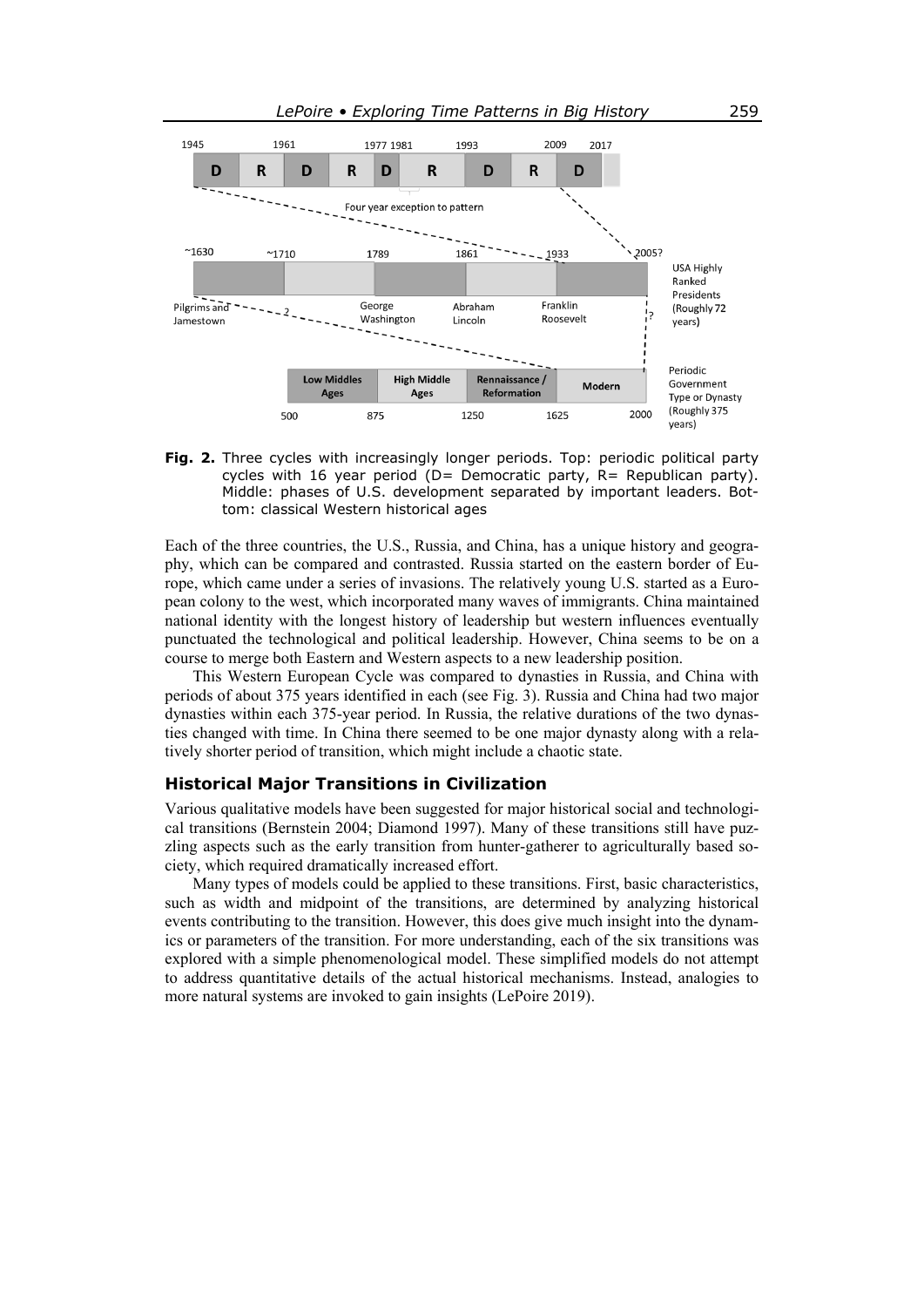

**Fig. 3.** A summary of the sequential periods for Russia, the West, and China

## **Singularity: Extended Evolution**

Big History can be described with four major evolutionary phases (Chaisson 2004; Sagan 1977; LePoire 2016). These are development of the Cosmos from the Big Bang to the formation of the Earth, the evolution of life on the Earth, human evolution, and civilization (Christian, Stokes Brown, and Benjamin 2014). The last three phases had different ways to process information in adapting to their environments – DNA for life, human brains, and writing.

Carl Sagan (1977) pointed out that there were information limits with each system. As one information system reached a limit to further adaptation, a new one would develop to enhance capabilities. For example, after a variety of life expanded around the world into different ecosystems in oceans and on land, the mechanisms of DNA evolution were inadequate to match the higher level of competition between mammals. Now, we might be approaching another limit of writing to support our organizations as the globe becomes more interconnected with resources, energy, health, environment, and protection.

One interpretation of Big History is that three major evolutionary stages discussed before – life, humans, and civilization, formed the first half of a transition. This learning curve is a bit different as it is formed from many smaller transitions and also changes (learns) at an accelerating rate as it approaches the current time, near middle of the transition. These three major stages started at about five billion, five million, and five thousand years ago. (As mentioned before, while more precise times are known for the beginning of the Universe at 13.8 billion years ago, and the formation of the Earth at 4.54 billion years ago, this book works with geometric factors, so an approximation on a logarithmic scale is used.)

This evolution of increasing complexity seems to go against the natural flow toward randomness from the second law of thermodynamics. This is possible only because the Earth is not a closed system; it experiences a net flow of energy from the Sun. The difference be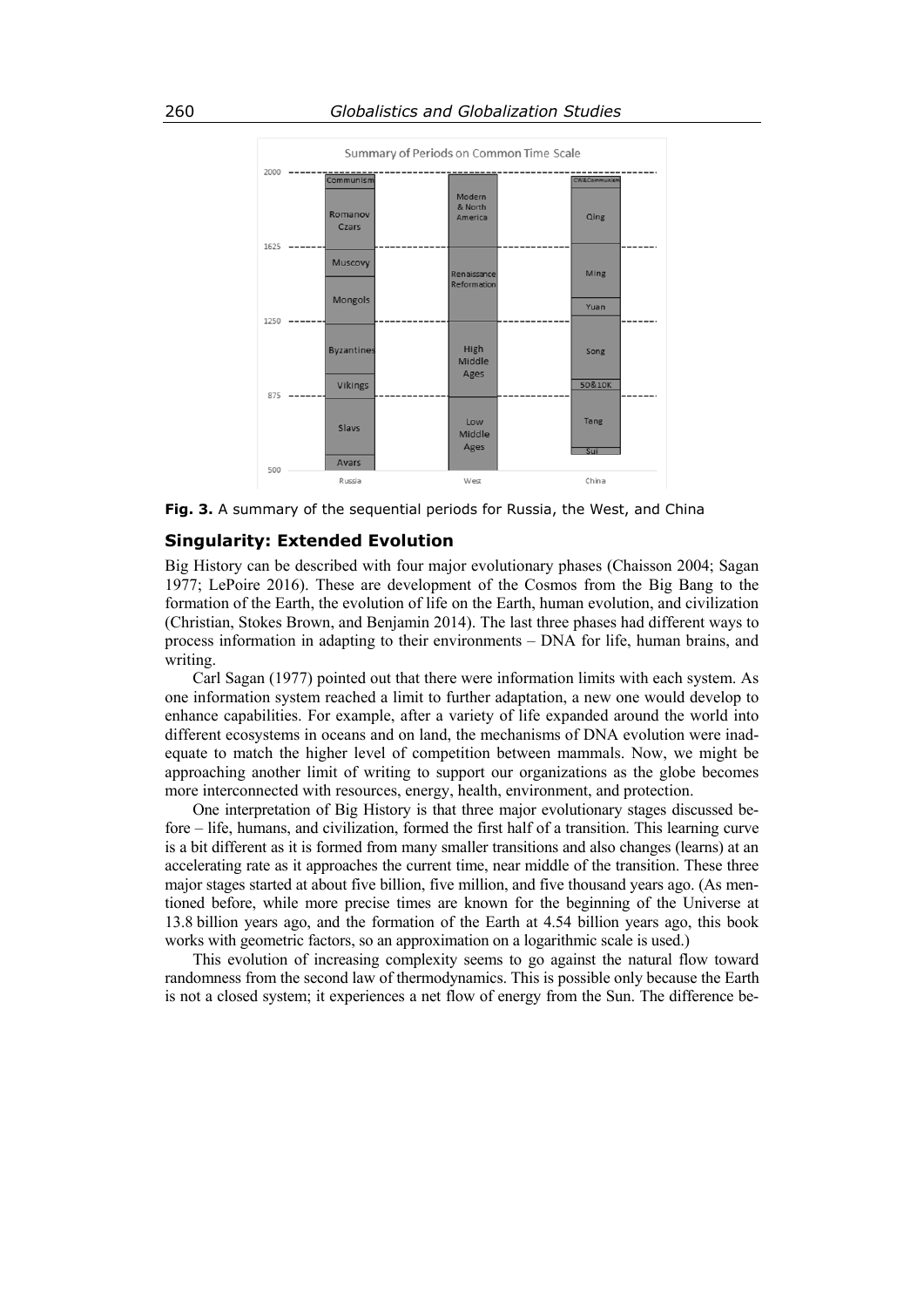tween high-energy light coming from the sun compared to the low-energy (infrared) light leaving the Earth causes an energy flow. Similar flows are generated with temperature gradients, for example at the bottom and the top of a boiling pot. However, these energy flows can contribute to pattern formations that actually increase the flow of entropy (Bejan and Zane 2012; Schneider and Kay 1994) (as with the columnar rolls in a heated pot).

What are the dynamics within these steps (Jantsch 1980)? The dynamics of a system exploring a new environmental niche is at first rather rapid growth while utilizing newly identified resources and enabled by the new application of information in an innovative coordinated system (*i.e.*, organization) (Morowitz 2004). The system generates an increased energy flow (Chaisson 2004; Niele 2005; Fox 1988) to mitigate effects of the natural tendency towards chaos (entropy). As the system grows, new environmental impacts due to increased energy flow are no longer easily handled (Ponting 2007; LePoire 2010a, 2006).

To gain a perspective on these factors, if the time values of the three major stages are plotted on a line (*i.e.*, five billion five million, five thousand) with the line being one kilometer long which represents the age of the Earth, then the development of humans would start at one meter from the end. All of written civilization history would occur in the last one millimeter. If the time between the Big Bang and Earth formation were added, the line would be about three kilometers. A human generation scale of 50 years would be ten micrometers, less than the width of a hair.

### *The Inflection Region or Singularity and Beyond*

These trends of life's accelerating increase in complexity throughout its history on the Earth suggests that a unique time (a unique or singular event, *i.e.* the singularity) might be realized soon (Modis 2002; Kremer 1993; Korotayev and LePoire 2020). At this unique time the growth trend might display unusual behavior. Debate continues whether the rate of change at the singularity will further accelerate, slow down, or demonstrate other behavior (*e.g.*, flattening, collapse). Very basic questions about this historical trend concerns the causes such as mathematical conditions of growth and factors like energy, environment, and information. Further details include determination of indications of the singularity's behavior (*e.g.*, time, number, type) and the pattern of substructure (*e.g.*, timing, transition characteristics) leading up to the singularity.

#### *How we might know?*

In history, there can be many levels of addressing the question 'Why?' While at the detailed level are the actual events and people, other reasons might gleaned from more abstract levels. This includes the connection of energy and environment to continuing further evolution. Each phase of history improves energy flow to advance to the next phase. This requires a sequence of learning periods to extract, use, and handle the environmental impacts of the energy source.

The debate concerning these abstract interpretations of historical events are likely to continue. Some questions to explore include the continuation of the patterns, the rate of technological change (slowing or accelerating), comparison to other systems and models, and further development of theoretical and empirical evidence for or against patterns of the universe's complexity development. This evidence involves aspects of evolution, reorganizations, energy use, emergent characteristics, and geometrical scaling factors.

As the metaphor of rocketing into sustainability will illustrate, the current situation (with a temporary set of technologies and lifestyles) is fleeting until limits to the systems are hopefully resolved to enable continuation of this great experiment.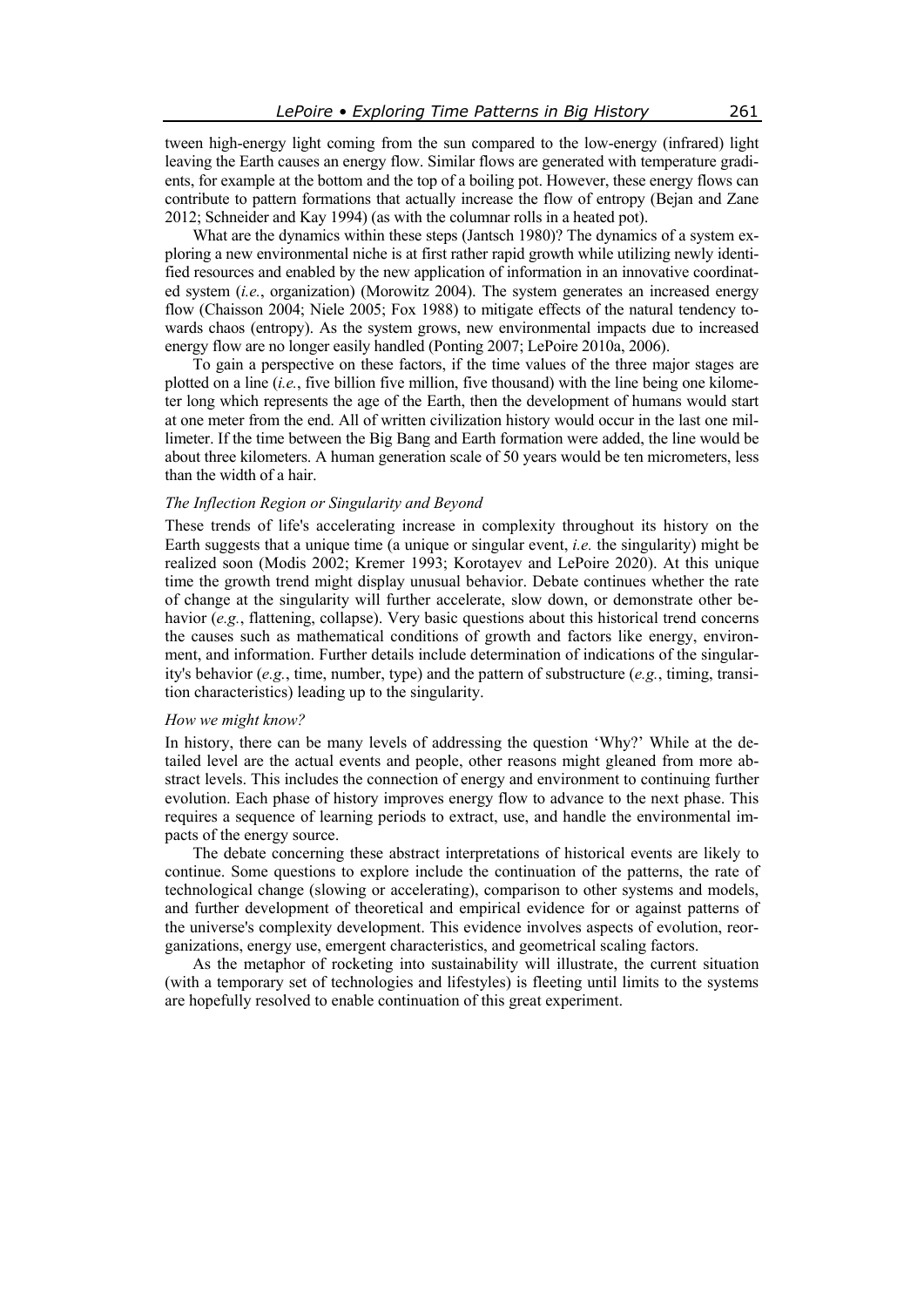#### **References**

- **Bejan, A., and Zane, J. P. 2012.** *Design in Nature: How the Constructal Law Governs Evolution in Biology, Physics, Technology, and Social Organization*. New York: Doubleday.
- **Bernstein, W. J. 2004.** *The Birth of Plenty: How the Prosperity of the Modern World was Created.* New York: McGraw-Hill.
- **Chaisson, E. 2004.** Complexity: An Energetics Agenda: Energy as the Motor of Evolution. *Complexity* 9 (3): 14–21.
- **Christian, D., Stokes Brown, C., Benjamin, C. 2014.** *Big History: Between Nothing and Everything*. McGraw Hill Education, NY.
- **Diamond, J. M. 1997.** *Guns, Germs, and Steel: The Fates of Human Societies.* New York, W.W. Norton & Co.
- **Fox, R. F. 1988.** *Energy and the Evolution of Life.* New York, W.H. Freeman.
- **Goldstone, J. A. 2009.** *Why Europe?* McGraw Hill, N.Y.
- **Jantsch, E. 1980.** *The Self-Organizing Universe: Scientific and Human Implications of the Emerging Paradigm of Evolution.* Oxford, UK: Pergamon.
- **Korotayev, A., and LePoire, D. (Eds.). 2020.** *The 21st Century Singularity and Global Futures. A Big History Perspective*. Cham: Springer,
- **Kremer, M. 1993.** Population Growth and Technological Change: One Million B.C. to 1990. *The Quarterly Journal of Economics* 108 (3): 681–716.
- **LePoire, D. J. 2004.** A 'Perfect Storm' of Social and Technological Transitions? *Futures Research Quarterly* 20 (3): 25–40.
- **LePoire, D. J. 2005.** Application of Logistic Analysis to the History of Physics. *Technol. Forecast. Soc. Change* 72: 471–479.
- **LePoire, D. J. 2006.** Logistic Analysis of Recent Environmental Interest. *Technol. Forecast. Soc. Change* 73: 153–167.
- **LePoire, D. J. 2008.** A *Broken Mirror: Comparing Russian and U.S. Geography, Geography of Russia.* J. Quam. Glen Ellyn, IL, College of DuPage Press.
- **LePoire, D. J. 2009.** Sailing and Surfing through Complexity: Emerging Contexts for Energy, Environmental and Society Transitions. In C. G. Wagner (ed.), *Innovation and Creativity in a Complex World* (pp. 227–239). Bethesda MD: World Future Society.
- **LePoire, D. J. 2010a.** Threading the Environmental Needle: Applying New Tools to Reduce Uncertainty in Environmental Foresight. In C. G. Wagner (ed.), *Sustainable Futures, Strategies and Techniques* Bethesda MD: World Future Society.
- **LePoire, D. 2010b.** Long-term Population, Productivity, and Energy Use Trends in the Sequence of Leading Capitalist Nations. *Technol. Forecast. Soc. Change* 77 (8): 1303–1310.
- **LePoire, D. J. 2016.** Exploring Temporal Patterns and Mysteries in Big History Dynamics, KronoScope. *Journal for the Study of Time* 16 (2): 229–249.
- **LePoire, D. J. 2019.** An Exploration of Historical Transitions with Simple Analogies and Empirical Event Rates. *International Journal of Big History* 3 (2): 1–16.
- **LePoire, D. J. 2020.** *Time Patterns in Big History: Cycles, Fractals, Waves, Transitions, and Singularities.* N.p.
- **Marchetti, C. 1980.** Society as a Learning System: Discovery, Invention, and Innovation Cycles Revisited. *Technol. Forecast. Soc. Change* 18: 267–282.